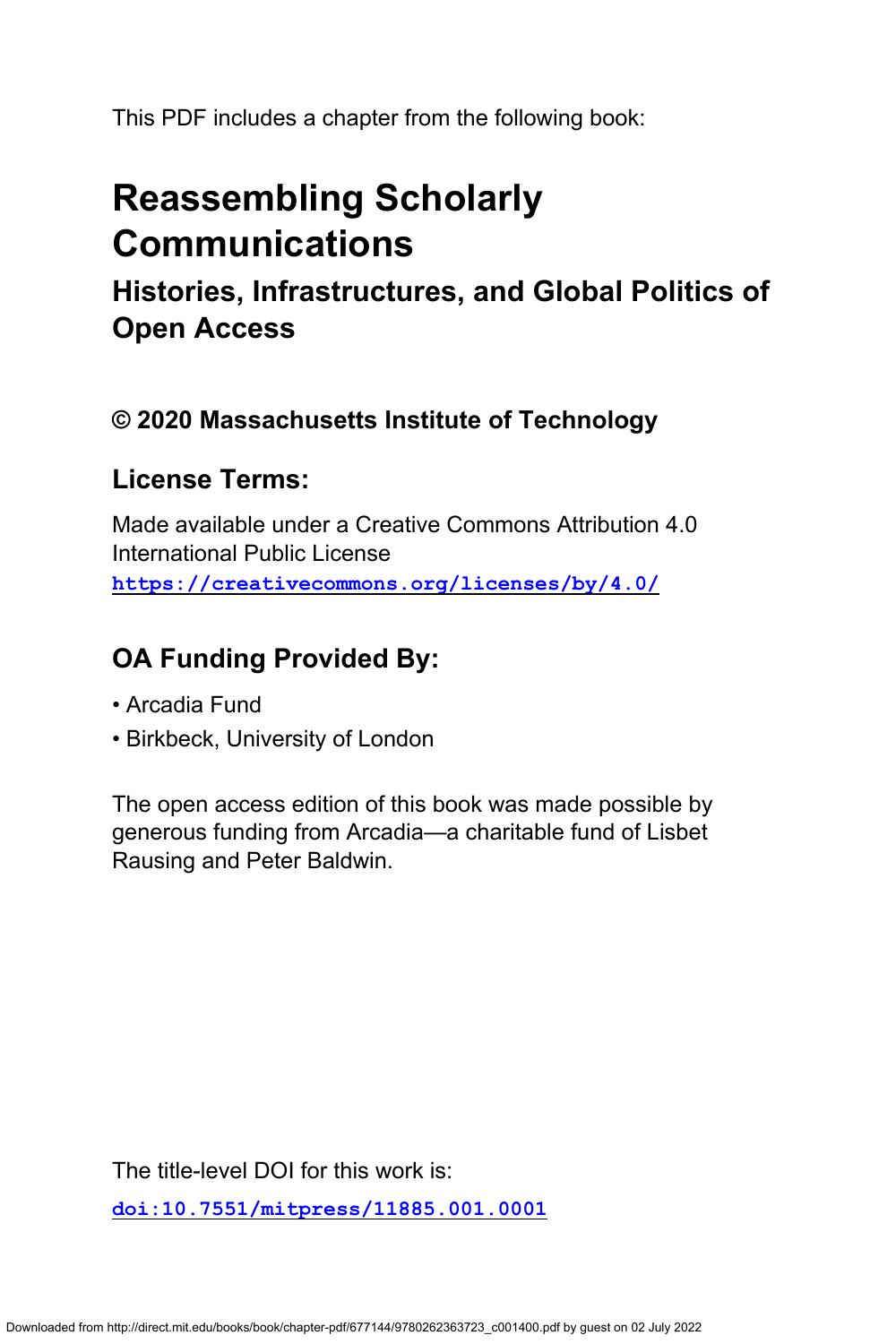### **14 Preserving the Past for the Future: Whose Past? Everyone's Future**

**April M. Hathcock**

History is important. Accurate, inclusive history is absolutely vital. In an era of "fake news" and "alternative facts," the importance of preserving and providing access to the scholarly record goes beyond a passing responsibility to preserve and maintain the status quo.<sup>1</sup> In fact, accurately preserving the past is an essential component of creating and disseminating scholarship, even in the "open" era. The creation of the scholarly record goes beyond documenting knowledge creation for the moment. It is a means of tracking the ways in which knowledge has been created and shared across generations.<sup>2</sup> Thus, natural questions when looking at the scholarly record for any group or time period are: *Whose record is documented here? What is present? What is missing? Where are there gaps in the knowledge record?* When only mainstream, dominant scholarship is prioritized and preserved, the record becomes skewed in such a way as to render invisible the important work being done by those at the margins.

It is crucial, however, for an empowered, informed citizenry that the scholarship of the past and present be preserved in an open and inclusive way. As librarian Rebecca Hankins notes, "Providing a population access to information and history that is inclusive, broad, and diverse gives a sense of agency to all citizens."<sup>3</sup> This work necessitates a two-pronged approach, looking both to secure a more inclusive view of knowledge creation from the past and to create a more inclusive survey of today's scholarship for the future. Adopting theory and methods from archivists, librarians, and other information professionals, we can address gaps in the scholarly record in a way that provides a more inclusive and accurate view of knowledge at any given moment in knowledge history. Thus, in identifying and filling the gaps in the records of our past and present, we can ensure that we are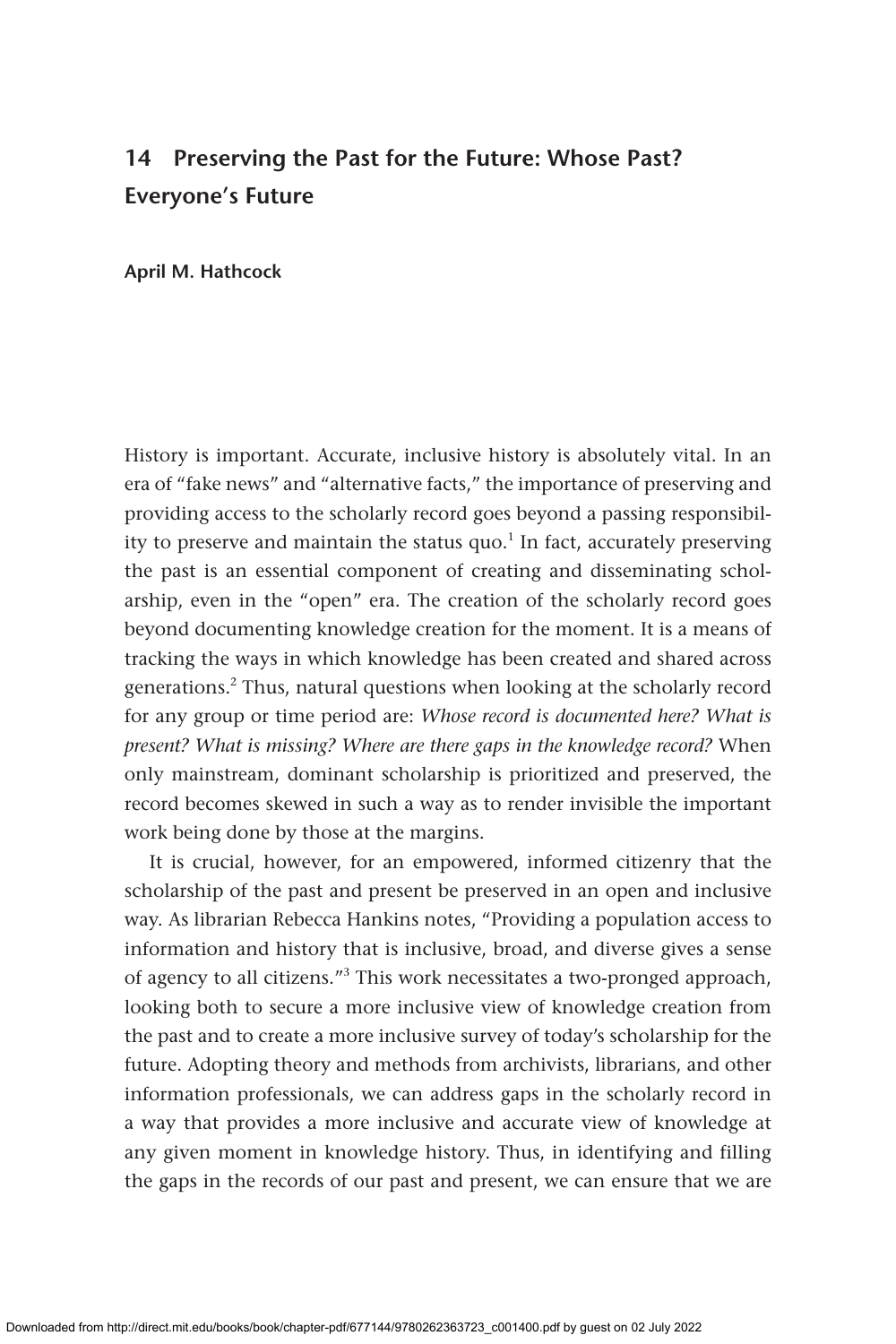preserving material produced at the margins of society, begin to embrace scholarship more fully as an open, inclusive conversation, and in so doing, change our scholarly and cultural values for the better.

#### **Preservation at the Margins**

Any examination of the gaps in the scholarly record must begin with a conscientious and reflective examination of the ways in which the biases and oppressions of broader society become recreated in the dissemination and preservation of knowledge. As archivist Rodney G. S. Carter notes, these "archival silences" in the record are rooted in systems of power and oppression; those from the dominant perspective are more likely to be overrepresented in the record, while those from the margins are relegated to the silent and forgotten annals of time.<sup>4</sup> Moreover, these silences of the past and present adversely affect the quality and completeness of scholarly work now and moving forward. For instance, archivist Kate Theimer notes, regarding the use of available text corpora for digital humanities scholars, that "the materials that have been digitized and marked-up serve as a kind of 'corpus' for this group of scholars. It is this corpus that is incomplete, and for the foreseeable future always will be."5

A concrete example of the ways in which archival silences affect current and future scholarship lies in the work of digital humanist Nicole Brown and her fellow researchers. In their research, applying the principles of Black feminist thought to digital humanities methodologies, Brown et al. discovered a marked discrepancy in the number of available texts relating to the Black experience and culture.<sup>6</sup> Specifically, of the more than 13 million texts housed in the HathiTrust corpora, fewer than 25,000 were classified under the subject heading "African American."<sup>7</sup> That's less than 0.002 percent of the texts in Hathi. Certainly, HathiTrust is widely recognized as a valuable source of scholarship and has done exceptional work in helping to preserve and make available the scholarly record. Nonetheless, this discrepancy makes clear that even within the realm of openness, systemic marginalization continues to play a significant role.

Another concrete example of archival silence in the scholarly record involves the work of archivist Rebecka Sheffield. In her research on archival documentation of lesbian, gay, bisexual, transgender, queer/questioning, intersex, asexual/aromantic, plus community (LGBTQIA+) history,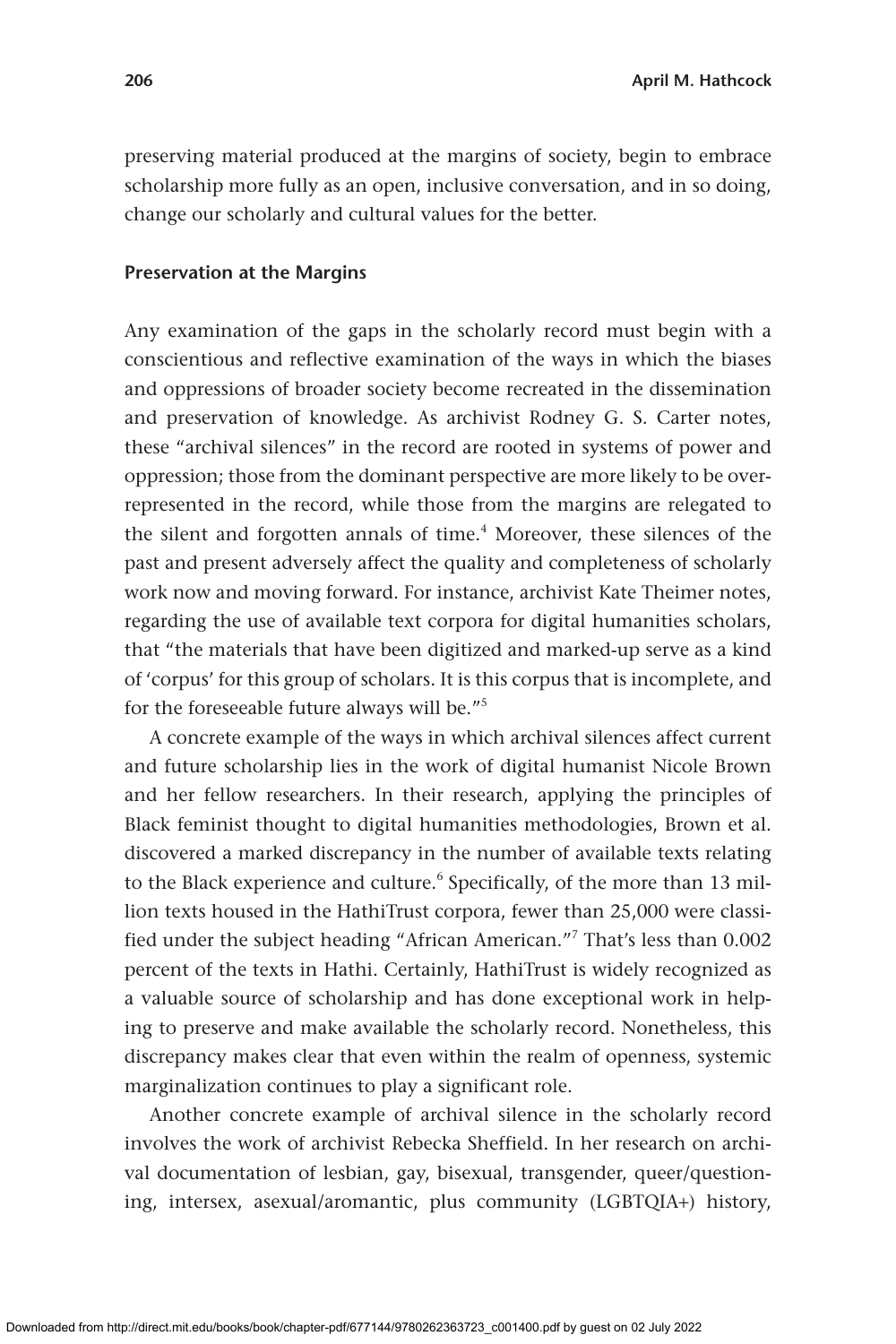Sheffield describes the haphazard and serendipitous way in which early LGBTQIA+ history has been collected and preserved, and even that has been done almost exclusively by and among activist communities.<sup>8</sup> Sheffield notes that much of what is known about LGBTQIA+ history often begins with the Stonewall riots of 1969 because they constituted an event that was deemed of significant importance to the broader mainstream community.<sup>9</sup> However, LGBTQIA+ resistance to discrimination and struggle for liberation had existed long before that.

Sheffield discusses the importance of scholars and information professionals working conscientiously to help steward and preserve these stories that run the risk of being lost at the margins. Rather than referring to them as "untold" or "silent" histories, she adopts archivist Rabia Gibbs's term "unexplored histories" to refer to these materials as works that have full existence and importance, even if they have largely been ignored by mainstream scholarship.<sup>10</sup> Sheffield also highlights the importance of these histories being stewarded rather than owned or even necessarily collected by the mainstream. Citing cultural theorist Roderick Ferguson, she writes, "just because a university preserves unexplored history does not mean that it is ready to acknowledge or confront any of the structural inequalities that exist in order to create the conditions in which that history remains unexplored to begin with. Preservation of unexplored history cannot take place if systems of power are also preserved."11

The question thus remains: if structural inequalities create these archival silences and gaps in the scholarly record, then what can we do to prevent them going forward?

#### **Scholarship as Open, Inclusive Conversation**

One way to help ensure a more inclusive scholarly record, both from the past and within the present, is to approach scholarship as an open, inclusive conversation. The Association of College and Research Libraries has recently adopted "Scholarship as Conversation" as one of the foundational threshold concepts for information literacy in higher education. Librarians are encouraged to teach new researchers that the scholarly record is built through an iterative process and that so-called "experts understand that a given issue may be characterized by several competing perspectives as part of an ongoing conversation in which information users and creators come together and negotiate meaning."<sup>12</sup>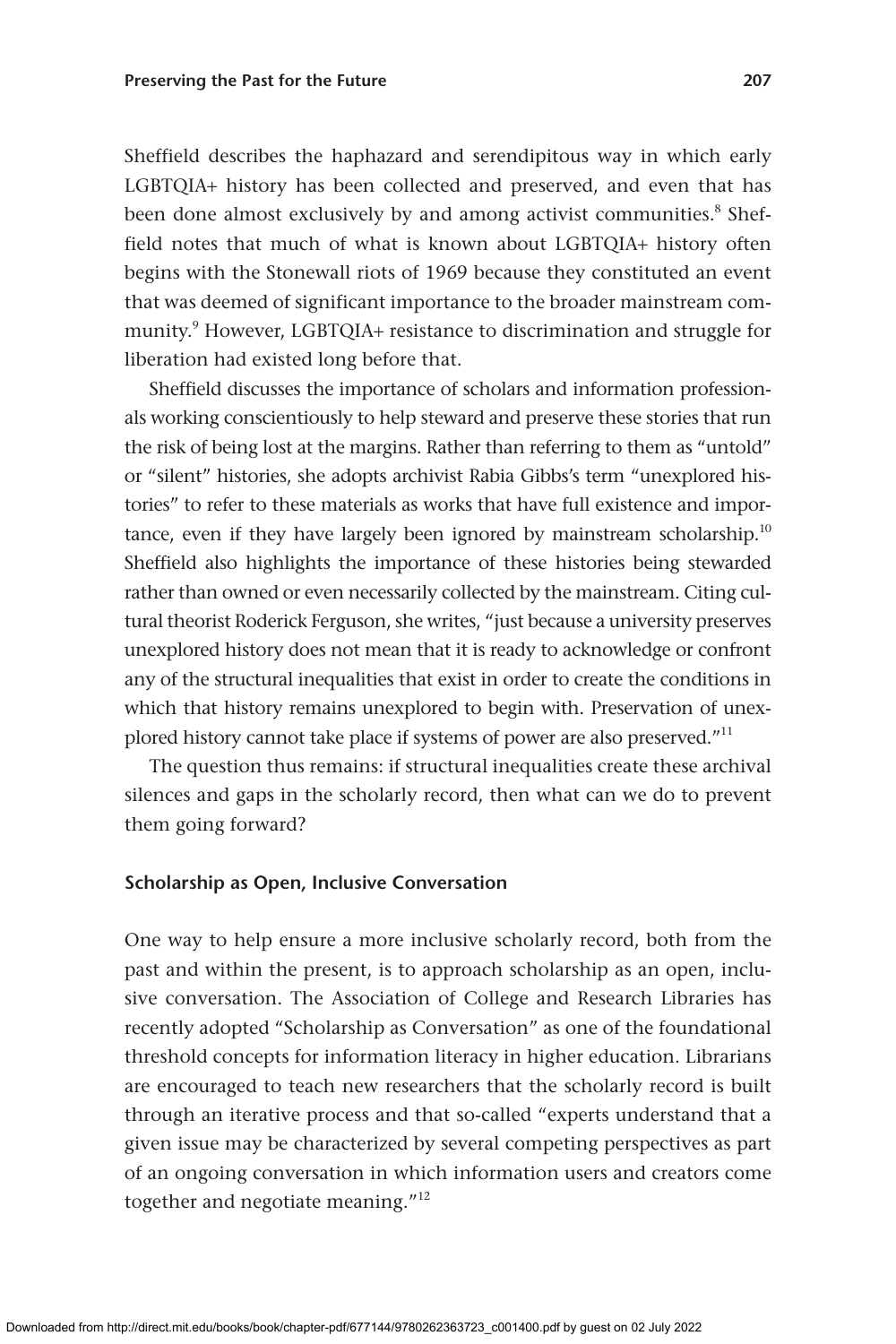This may be the aspirational goal of those engaged in teaching information literacy, but it is far from the nature of traditional scholarship today. The traditional mode of scholarly communication—with a limited selection of materials on a limited selection of topics published by a limited selection of gatekeepers and housed behind paywalls accessible only to a limited selection of researchers and users—constitutes a closed conversation at best, an extended monologue at worst. It is not the "scholarship as conversation" that we envision when we talk aspirationally about the function of scholarly discourse. It is not discourse at all.

Pursuing openness and inclusion, however, allows for scholarship to take place as a real conversation—a conversation that is not only open in access but also open in scope of ideas and topics, and open in participation in terms of the voices represented, including those voices that are normally relegated to the margins. This type of open and inclusive scholarship demands that scholarly discourse be more than an echo chamber, in which the same articles and ideas are preserved and reused well into the future. Open and inclusive scholarship allows for previously silenced voices and discussions to be heard and for those discussions to be preserved for the future.

In a primary way, creating open and inclusive scholarship as conversation means opening up the research process beyond the realm of the final research output or product. In other words, going beyond the Western mode of knowledge creation that must always result in a written, published book or article, to different, decolonized ways of thinking and knowing; ways that involve collaboration, self-reflection, and slow, purposeful methodology and theorizing. In their article "For Slow Scholarship," geographers Alison Mountz et al.<sup>13</sup> provide an important reflection on slow, conversational scholarship that goes beyond the current "counting culture" of modernday neoliberal research institutions. As Mountz et al. note, "overzealous production of research for audit damages the production of research that actually makes a difference."14

Another way to create a more open and inclusive scholarly record thereby bringing marginalized voices into the conversation of scholarship—is by opening scholarly discourse up beyond the researcher. Open, inclusive scholarship necessitates disrupting the town-versus-gown divide and bringing voices from outside the ivory tower into scholarly discourse. Too often, nonacademics are seen as not being intellectuals and are not included in scholarly communication except as subjects of study.<sup>15</sup> With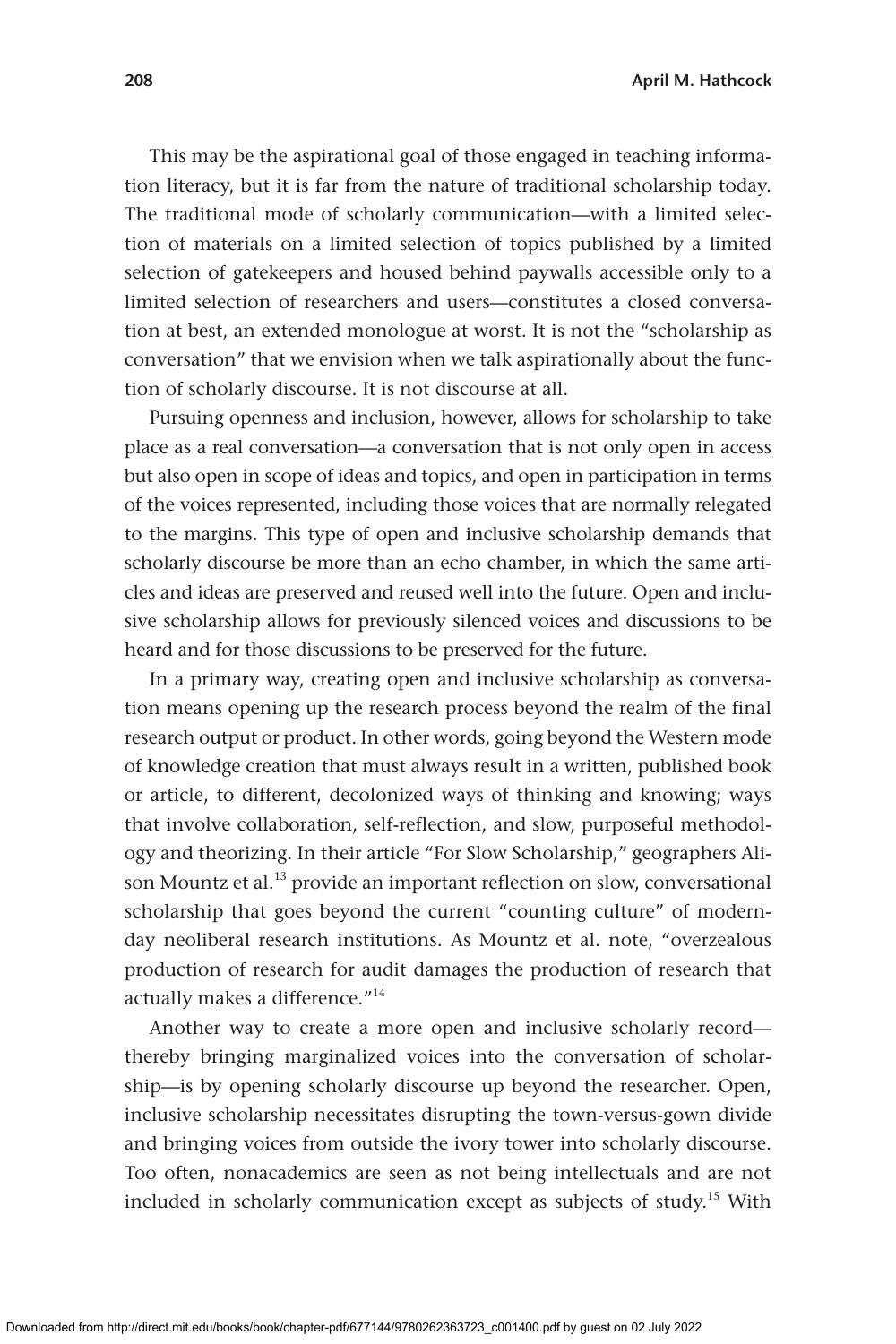the principles of openness and inclusivity, it is possible to bring more marginalized voices from outside of academia into scholarly conversations and thereby benefit from their direct knowledge and experience. In this way, the conversation of scholarship can go beyond the researcher to incorporate and preserve the voices of the researched.

This focus on open, inclusive scholarly discourse ties closely with shifts in archival theory pushing for more "post-custodial" approaches to the collection and maintenance of research collections. As touched upon by István Rév in his chapter, archival scholars Ricardo Punzalan and Michelle Caswell describe this reinterpretation of archival concepts as a shift in the ways information professionals deal with the issue of provenance:

[In the archival world], provenance has been recast as a dynamic concept that includes not only the initial creators of the records, who might be agents of a dominant colonial or oppressive institution, but more importantly the subjects of the records themselves, the archivists who processed those records, and the various instantiations of their interpretation and use by researchers.<sup>16</sup>

Thus, among information professionals, the conversation of scholarship surrounding primary source material is being opened to include not only the voices of the researcher, but the perspectives of the community creators and even the material curators. These additional voices are becoming more centered in scholarly discourse and being preserved to provide a more inclusive record for the future.

### **Empowering and Involving Marginalized Communities**

One of the keys to preserving a more inclusive scholarly record for the future lies in empowering and involving marginalized communities in the creation and preservation of scholarship. This essentially involves broadening the spectrum of what is meant by "scholarship" to include decolonized ways of knowing and knowledge creation. Again, the work in the archival field is instructive here, as archivists such as Caswell, Alda Allina Megoni, and Noah Geraci demonstrate in their work on community archives as sites for "representational belonging."17 Too often, as has been seen, the intellectual work from marginalized communities remains in the margins and becomes relegated to the forgotten discard heaps of the scholarly record. However, by empowering these communities to respond "to being symbolically annihilated by mainstream repositories" by developing "independent,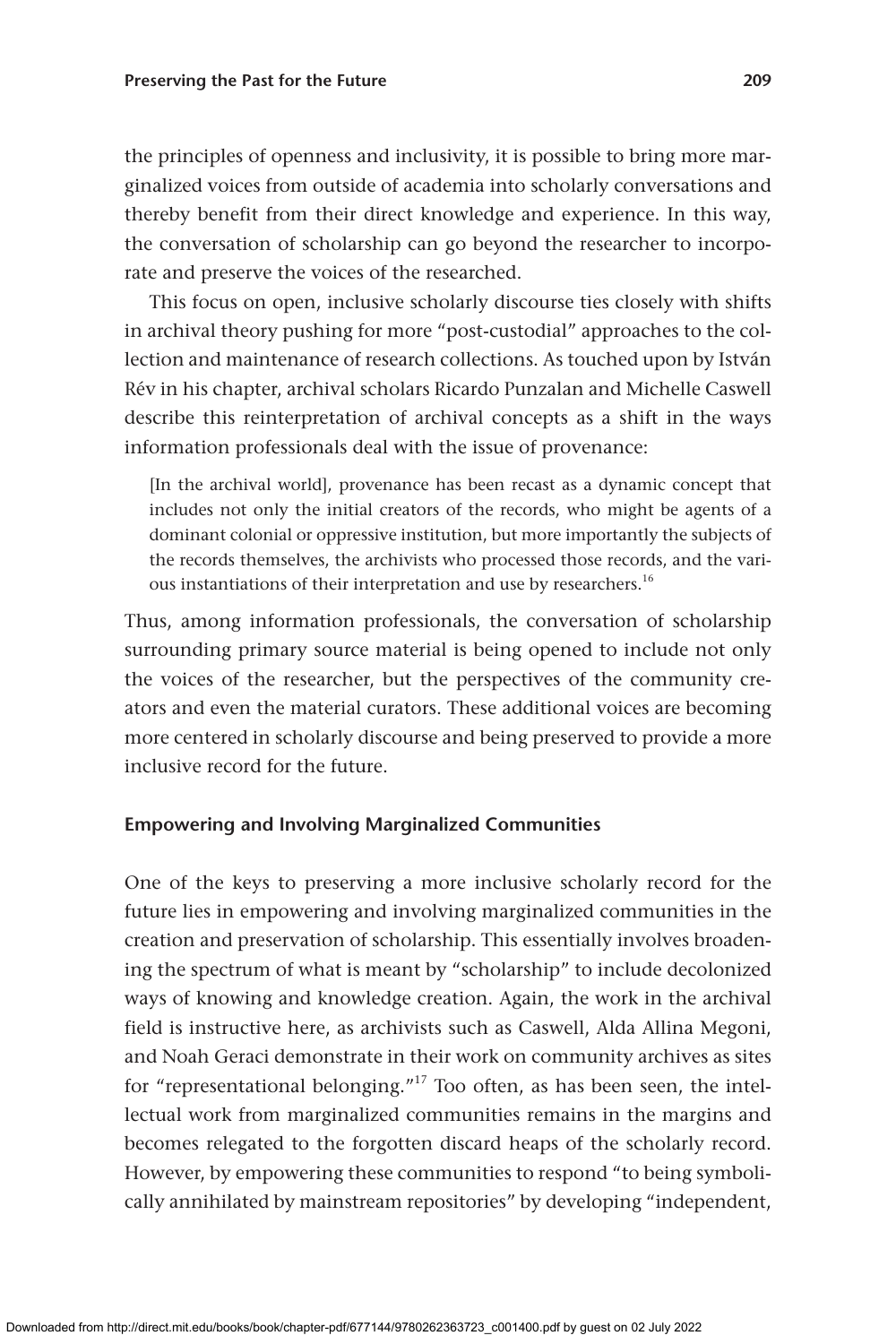identity-based community archives [and knowledge collections]," they can preserve their own voices to be heard throughout future generations of scholars.18

A number of groups have begun facilitating this kind of representational work by putting the power of the researcher into the hands of the traditionally researched. For example, the content management system Mukurtu and its partner project Local Contexts provide infrastructure for indigenous communities to collaborate with local cultural institutions to digitally preserve and share their cultural and intellectual heritage in ways that are meaningful for their unique communities.<sup>19</sup> Mukurtu provides the online platform for the preservation and sharing of indigenous cultural and intellectual materials, and Local Contexts, a digital licensing and labeling process for traditional knowledge, allows communities to protect their intellectual property and restrict access to their materials in ways appropriate to their cultural norms.<sup>20</sup> Rather than leaving indigenous heritage to be lost to future community members or scholars, or worse, allowing that heritage to be exploited by colonizing institutions for research by outsiders, Mukurtu and Local Contexts provide power and agency to indigenous communities wishing to preserve and share the objects of their knowledge creation.

Another effort in this vein is Documenting the Now, a community-based platform for collecting, using, and preserving born-digital social media content.<sup>21</sup> Developed in the wake of the #BlackLivesMatter movement, which arose following the police killings of unarmed Black people throughout the United States, Documenting the Now couples a user-friendly interface with strong ethical standards for documenting community reactions to such tragic historical events.<sup>22</sup> The intention of the platform and its community is simple: to provide a counternarrative to the official government, police, and media reports of tragic events happening in marginalized neighborhoods across the US and around the world. By placing the power for developing, sharing, and preserving their narratives in the hands of the members of the community, these marginalized voices can ensure that their ways of knowing and seeing the world do not become silenced.

#### **Changing Values**

Through efforts like Documenting the Now, Mukurtu, and Local Contexts, the scholarly record is beginning to expand to include more marginalized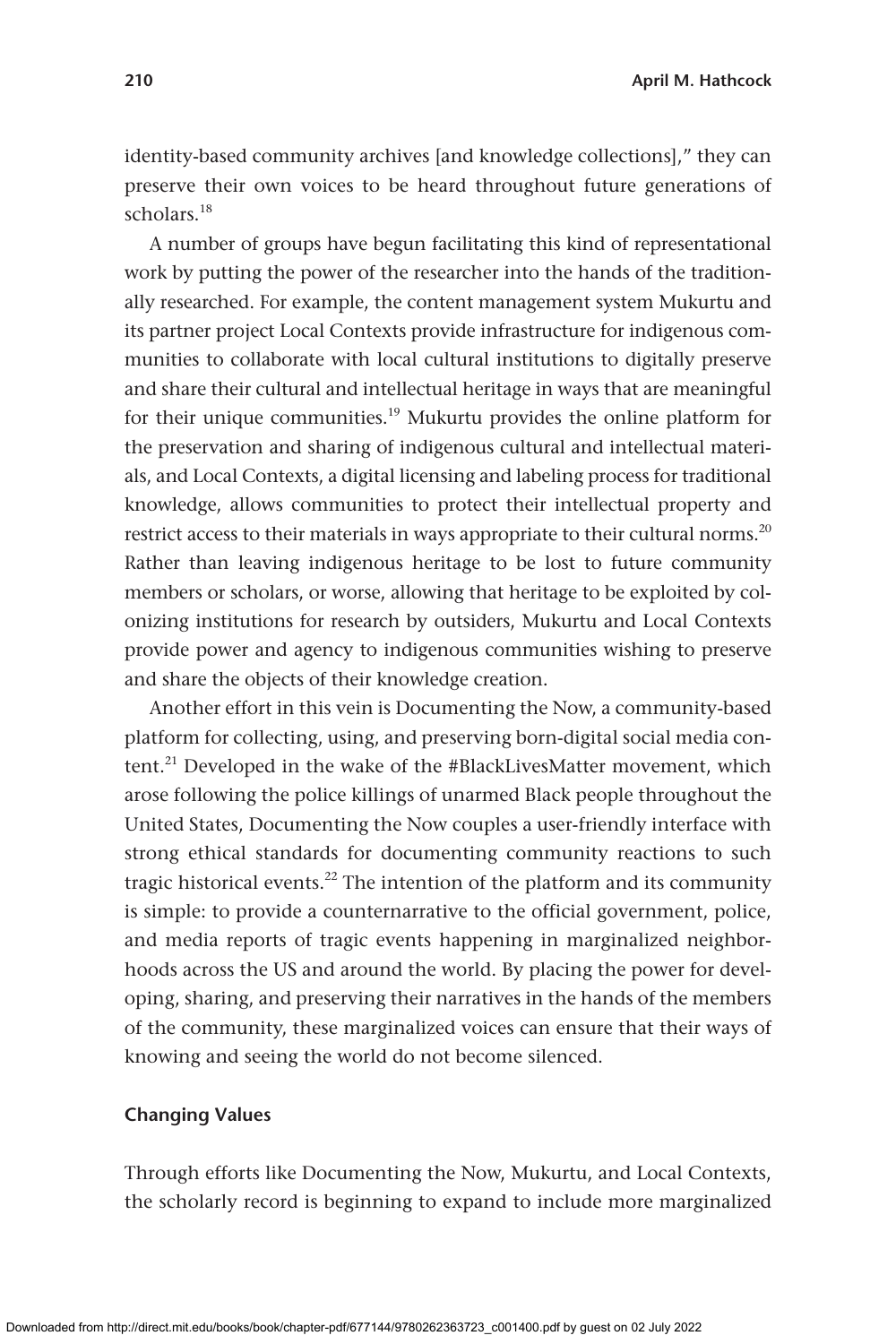perspectives and sources of knowledge creation. This work helps to ensure that efforts to preserve the past for the future involve preserving *everyone's* past for *everyone's* future. However, it is not enough. In order truly to ensure a more complete and inclusive scholarly record, we must change our scholarly criteria for determining what is of value for creating, sharing, and preserving in the realm of knowledge creation. Nonetheless, it is important to note, these preservation decisions are made not only on the basis of intellectual value but also on the basis of economic value.<sup>23</sup> The preservation of material culture, including scholarly works, requires funding and human labor—finite resources that will only ever be spent on that which meets certain criteria for priority. Essentially, that which is valued is that which is preserved, so we must critically examine our values if we wish to make meaningful change to the ways we preserve the past and present for the future.

A critical step in transforming scholarly values lies in diversifying those who serve as gatekeepers to knowledge creation and sharing. It is important to incorporate more diverse voices to break out of the current echo chamber of scholarship. We need more diverse perspectives among scholars doing the actual labor of research and writing; we need more diverse perspectives among reviewers who determine what scholarship is worthy of publication and what is not; we need more diverse perspectives among publishers packaging this research and making it available; and finally we need more diverse perspectives among librarians who are organizing and curating this material and making it discoverable to researchers. As librarian Charlotte Roh notes, we need "to push back against these biased systems and support publications that might not otherwise have a voice."<sup>24</sup> Likewise, Mountz et al. provide crucial advice:

We should take time to seek out unfamiliar names that may be attached to high quality, original work, names we do not recognize because they have been mapped as marginal to the field by gendered, racialized, classed, heteronormative, and ableist power relations. We can recognize the value of collective authorship, mentorship, collaboration, community building, and activist work in the germination and sharing of ideas.<sup>25</sup>

As we work to preserve the past and present for the future, we need to do so with an intentional aim toward creating a more inclusive record of knowledge creation using a more inclusive method of knowledge sharing and preservation. We must, as librarian Melissa Adler encourages, "bear in mind that the power to establish … what counts as knowledge operates through reiteration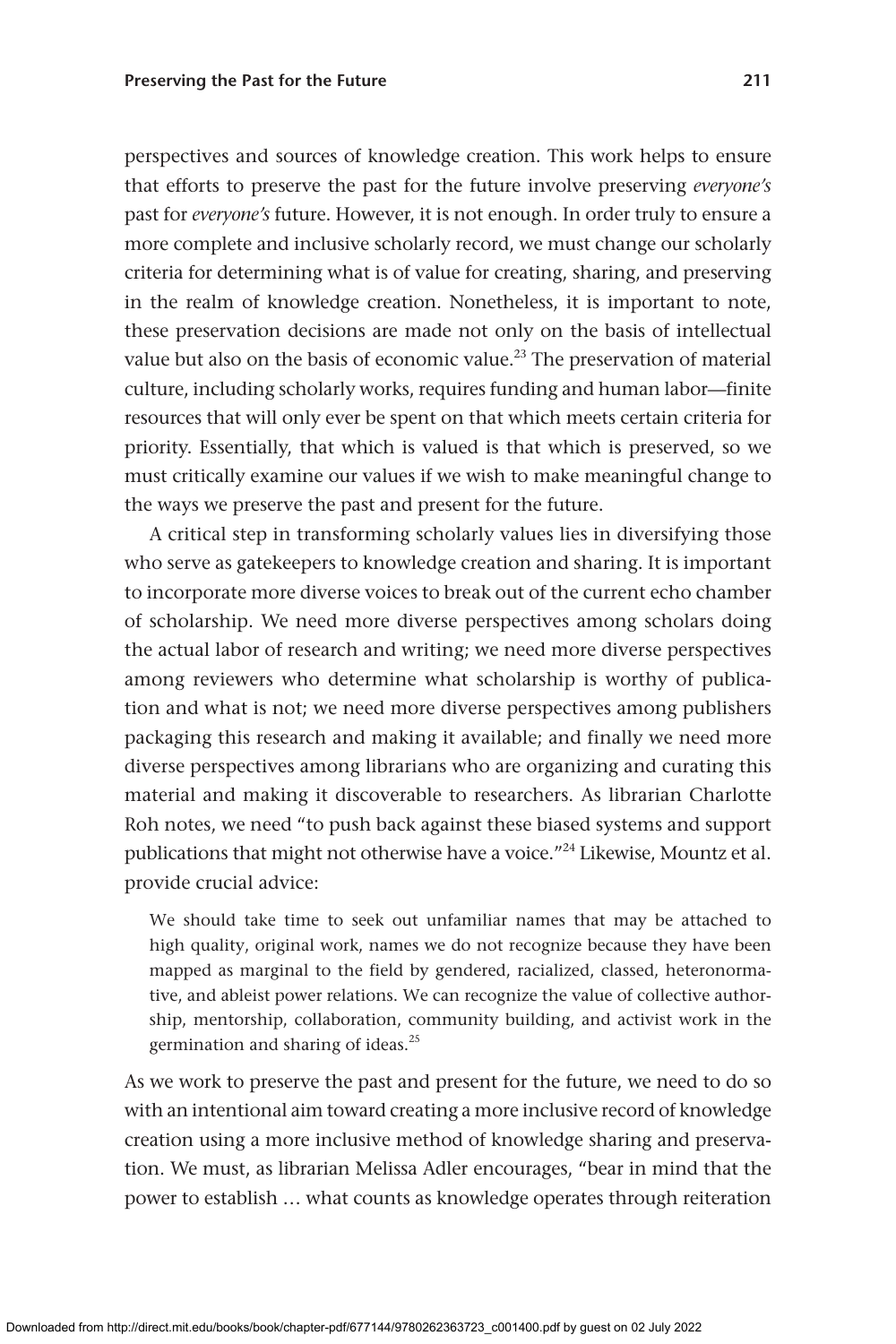and citation, but also through exclusion. In fact, power relies on the things it excludes, producing absences and silences through acts of refusal, concealment, exclusion, or restriction."<sup>26</sup> To preserve a true vision of our scholarly past for the future, we must challenge our current values and power structures and work to ensure that all voices are heard throughout the ages.

#### **Notes**

1. Grace Githaiga, "Fake News: A Threat to Digital Inclusion," *Media Development* 65, no. 1 (2019): 35–38. For more on this, see also John Holmwood's chapter in this volume. Eric Bradner, "Conway: Trump White House Offered 'Alternative Facts' on Crowd Size," CNN, January 23, 2017, [https://www.cnn.com/2017/01/22/politics](https://www.cnn.com/2017/01/22/politics/kellyanne-conway-alternative-facts/index.html) [/kellyanne-conway-alternative-facts/index.html.](https://www.cnn.com/2017/01/22/politics/kellyanne-conway-alternative-facts/index.html)

2. Historian Anthony Grafton describes it thus: "No apparatus can prevent all mistakes or eliminate all disagreements. … Nonetheless, the culturally contingent and eminently fallible footnote offers the only guarantee we have that statements about the past derive from identifiable sources." Anthony Grafton, *The Footnote: A Curious History* (Cambridge, MA: Harvard University Press, 1999). I would further argue that careful attention must be paid to *what* is preserved in order to furnish a broad range of "identifiable sources," comprising multiple and differing voices and perspectives.

3. Rebecca Hankins, "Racial Realism: An African American Muslim Woman in the Field," in *Where Are All the Librarians of Color? The Experiences of People of Color in Academia*, ed. Rebecca Hankins and Miguel Juárez (Sacramento, CA: Library Juice Press, 2015), 212, [http://hdl.handle.net/1969.1/156069.](http://hdl.handle.net/1969.1/156069)

4. Rodney G. S. Carter, "Of Things Said and Unsaid: Power, Archival Silences, and Power in Silence," *Archivaria* 61 (2006): 217–218.

5. Kate Theimer, "Two Meanings of 'Archival Silences' and Their Implications," *ArchivesNext* (blog), March 27, 2012.

6. Nicole M. Brown et al., "Mechanized Margin to Digitized Center: Black Feminism's Contributions to Combatting Erasure within the Digital Humanities," *International Journal of Humanities and Arts Computing* 10, no. 1 (2016): 110–125, [https://doi.org/10](https://doi.org/10.3366/ijhac.2016.0163) [.3366/ijhac.2016.0163](https://doi.org/10.3366/ijhac.2016.0163).

7. Brown et al., "Mechanized Margin to Digitized Center."

8. Rebecka T. Sheffield, "More than Acid-Free Folders: Extending the Concept of Preservation to Include the Stewardship of Unexplored Histories," *Library Trends* 64, no. 3 (2016): 574–575, [https://doi.org/10.1353/lib.2016.0001.](https://doi.org/10.1353/lib.2016.0001)

9. The Stonewall riots took place over two days in June 1969 when NYC police attempted to "take over" Stonewall Inn, a gay bar in Greenwich Village. Bar patrons overpowered the police and resisted their attempts at violent abuse of power.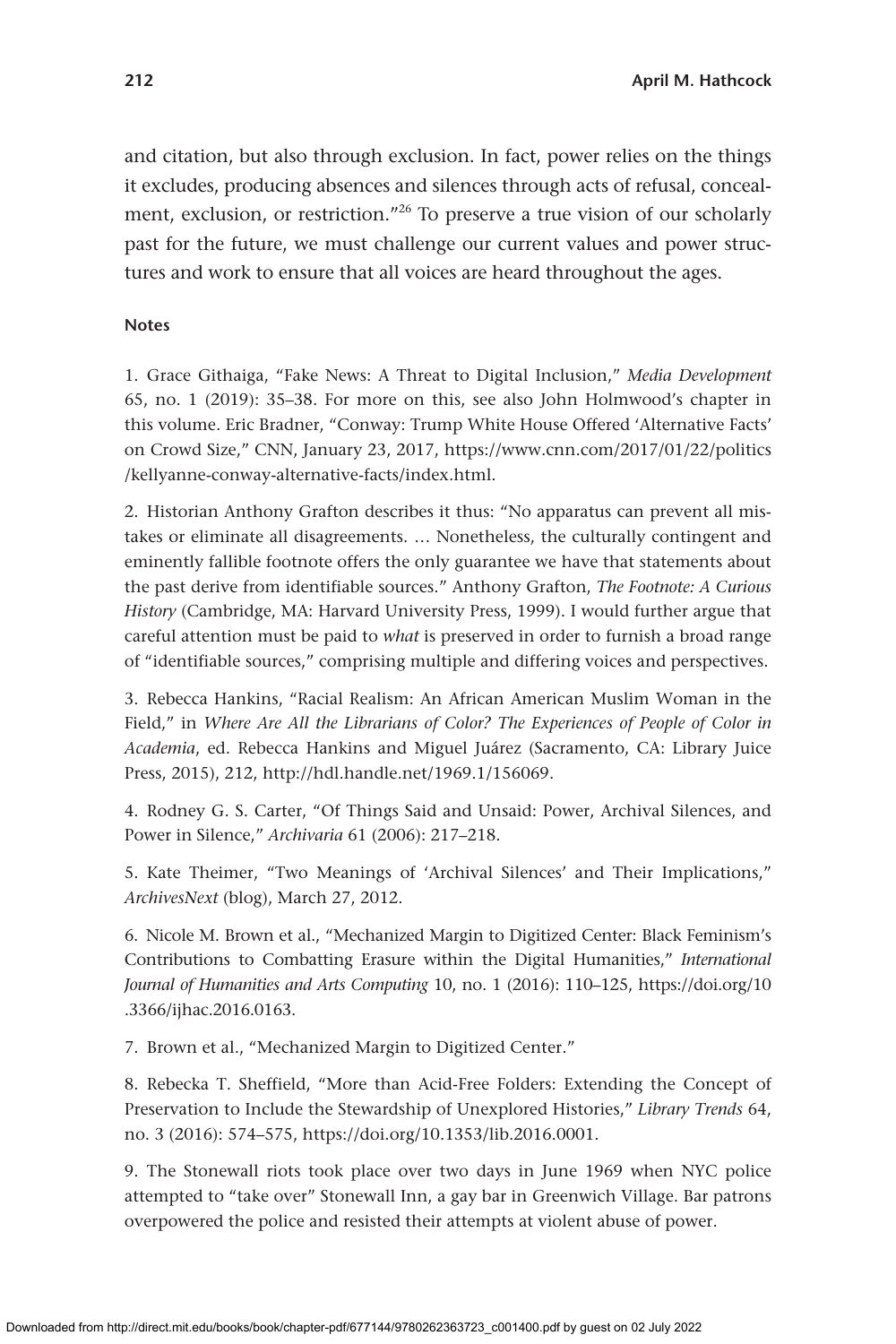10. Sheffield, "More than Acid-Free Folders," 573–574; Rabia Gibbs, "The Heart of the Matter: The Developmental History of African American Archives," *The American Archivist* 75, no. 1 (2012): 196, [https://doi.org/10.17723/aarc.75.1.n1612w](https://doi.org/10.17723/aarc.75.1.n1612w0214242080) [0214242080.](https://doi.org/10.17723/aarc.75.1.n1612w0214242080)

11. Sheffield, "More than Acid-Free Folders," 580; Roderick A. Ferguson, *The Reorder of Things: The University and Its Pedagogies of Minority Difference*, Difference Incorporated (Minneapolis: University of Minnesota Press, 2012).

12. Association of College & Research Libraries (ACRL), "Scholarship as Conversation," Text, Framework for Information Literacy for Higher Education, February 9, 2015, <http://www.ala.org/acrl/standards/ilframework#conversation>.

13. Alison Mountz et al., "For Slow Scholarship: A Feminist Politics of Resistance through Collective Action in the Neoliberal University," *ACME: An International E-Journal for Critical Geographies* 14, no. 4 (2015): 1244.

14. Mountz et al., "For Slow Scholarship," 1241.

15. Philosopher Paolo Virno refers to the concept of "mass intellectuality," based on the Marxist ideas of knowledge as labor, and distinguishes between this and a "labour aristocracy" centered on "scientific erudition," Joss Winn, "Mass Intellectuality," *Josswinn.Org* (blog), June 4, 2014, [https://josswinn.org/2014/06/04/mass](https://josswinn.org/2014/06/04/mass-intellectuality/) [-intellectuality/](https://josswinn.org/2014/06/04/mass-intellectuality/); See also Joss Winn and Richard Hall, eds., *Mass Intellectuality and Democratic Leadership in Higher Education* (London: Bloomsbury, 2017).

16. Ricardo L. Punzalan and Michelle Caswell, "Critical Directions for Archival Approaches to Social Justice," *The Library Quarterly* 86, no. 1 (2016): 29, [https://doi](https://doi.org/10.1086/684145) [.org/10.1086/684145.](https://doi.org/10.1086/684145)

17. Michelle Caswell, Alda Allina Migoni, and Noah Geraci, "Representation, Symbolic Annihilation, and the Emotional Potentials of Community Archives" (Gender and Sexuality in Information Science Symposium, Simon Fraser University, Vancouver, BC, 2016).

18. Caswell, Migoni, and Geraci, "Representation."

19. Mukurtu, "About"; Local Contexts, "About," accessed May 1, 2019, [http://](http://localcontexts.org/about/) [localcontexts.org/about/.](http://localcontexts.org/about/)

20. Mukurtu, "About"; Local Contexts, "About."

21. DocNow, "About," Documenting the Now, accessed May 1, 2019, [https://www](https://www.docnow.io/) [.docnow.io/.](https://www.docnow.io/)

22. DocNow, [https://www.docnow.io/.](https://www.docnow.io/)

23. James Currall and Peter McKinney, "Investing in Value: A Perspective on Digital Preservation," *D-Lib Magazine* 12, no. 4 (2006), [https://doi.org/10.1045/april2006](https://doi.org/10.1045/april2006-mckinney) [-mckinney.](https://doi.org/10.1045/april2006-mckinney)